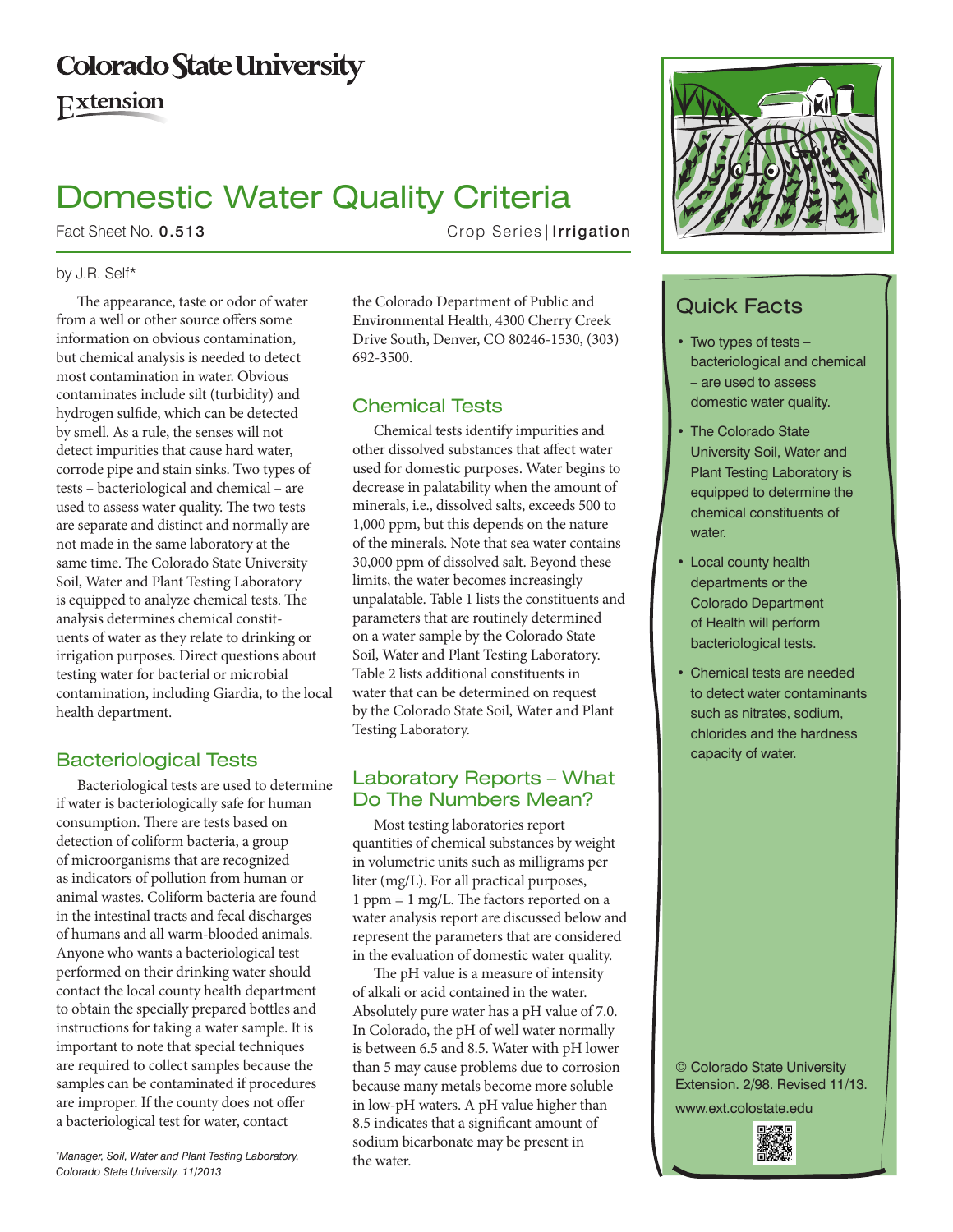**Table 1. The parameters determined for the routine domestic water analysis test**

| <b>Parameter</b>                      | <b>Recommended<sup>a</sup></b><br>limits-mg/L |
|---------------------------------------|-----------------------------------------------|
| Conductivity (Microsiemens/cm)        | *                                             |
| pH (pH units)                         | $6.5 - 8.5$                                   |
| Calcium                               | $\star$                                       |
| Magnesium                             | *                                             |
| Sodium                                | 20                                            |
| Potassium                             | *                                             |
| Carbonate                             | *                                             |
| Bicarbonate                           | *                                             |
| Chloride                              | 250                                           |
| Sulfate                               | 250                                           |
| Nitrate                               | 45 <sup>b</sup>                               |
| Total Alkalinity as CaCO <sub>2</sub> | 400                                           |
| Hardness as CaCO <sub>2</sub>         | *                                             |
| <b>Total Dissolved Solids</b>         | 500                                           |
| <b>Boron</b>                          | *                                             |

<sup>a</sup> Limits recommended for good quality domestic water. Limits suggested by U.S. Environmental Protection Agency; Drinking Water Regulations and Health Advisories, EPA 822-R-94-001, May 1994.

 $^{\circ}$  Mandatory upper limit for nitrate (NO<sub>3</sub>).

\* Limits not established.

#### **Table 2. Additional tests that can be determined in water on request**

| <b>Constituent</b>     | $MCL$ (mg/L) <sup>a</sup> |  |
|------------------------|---------------------------|--|
| Arsenic                | 0.010                     |  |
| Selenium               | 0.05                      |  |
| Chromium (total)       | 0.10                      |  |
| Fluoride               | 4.0                       |  |
| Barium                 | 2.0                       |  |
| Cadmium                | 0.005                     |  |
| Lead                   | 0.015                     |  |
| Mercury                | 0.002                     |  |
| Copper                 | 1.3                       |  |
| Nickel                 | 0.1                       |  |
| Nitrate (as N)         | 10                        |  |
| Beryllium              | 0.004                     |  |
| Nitrite (as N)         | 1.0                       |  |
| SMCL $(mg/L)^b$        |                           |  |
| Aluminum               | $0.05 - 0.2$              |  |
| Copper                 | 1.0                       |  |
| Fluoride               | 2.0                       |  |
| Iron                   | 0.3                       |  |
| Manganese              | 0.05                      |  |
| Silver                 | 0.1                       |  |
| Zinc                   | 5.0                       |  |
| Chloride               | 250                       |  |
| рH                     | $6.5 - 8.5$               |  |
| Sulphate               | 250                       |  |
| <b>Total dissolved</b> | 500                       |  |
| Limits not established |                           |  |
| Ammonium               |                           |  |

Phosphorus Molybdenum

a Maximum contaminant level

**bSecondary maximum contaminant level** 

#### **Table 3. Hardness expressed as mg/L of CaCO3 .**

| $mg/L$ or ppm <sup>a</sup> | <b>Water Hardness</b>  |
|----------------------------|------------------------|
| $0 - 75$                   | Soft                   |
| 75-150                     | <b>Moderately Hard</b> |
| 150-300                    | Hard                   |
| Over 300                   | Very Hard              |

<sup>a</sup>When expressed as grains of hardness, 1  $grain = 17.1$  mg/L (ppm).

Calcium and magnesium cause water hardness and result from limestone-type materials in underground soil layers. Separate values are of minor concern but they are combined for calculating hardness.

Hardness is the soap-consuming capacity of water; that is, the more soap required to produce lather, the harder the water. Hard water also causes greasy rings on bathtubs, film on dishes or hair after washing, and poor laundry results. Problems caused by hard water in bathing or washing can be overcome by the use of synthetic detergents or packaged softening compounds. The hardness of water may be removed by a water softening unit containing exchange resins. This will result in the exchange of calcium and magnesium (Ca and Mg) by sodium so it may be a concern to people on a low-sodium diet for medical reasons. Do not use softened water for gardens, lawns or plants. Hardness is reported as calcium carbonate in milligrams per liter (mg/L). A commonly used classification for hardness is given in Table 3.

Sodium may be of health significance to people on a low-sodium diet. Sodium can be reduced or removed by expensive treatment systems, but when Ca and Mg are removed from water by passing through a water softener, sodium replaces it.

Potassium is an essential nutritional element, but its concentration in most drinking water is trivial and quantities seldom reach 10 mg/L.

Carbonates and bicarbonates are the major contributors to the "total alkalinity" that may be determined in a routine water test. The alkalinity of a water sample is a measure of its ability to neutralize acids. Naturally occurring levels of total alkalinity up to  $400 \text{ mg/L}$  as  $CaCO<sub>3</sub>$  are not a health hazard. Low alkalinity is associated with low pH values and may indicate potential for problems due to corrosion of metal in plumbing systems.

Chloride concentrations in drinking water may be important to people on low-salt diets. Most people will detect a salty taste in water containing more than 250 mg/l of chloride. Expensive treatment methods are needed to remove chloride from water.

Sulfate content in excess of 250 to 500 ppm (mg/L) may give water a bitter taste and have a laxative effect on people not adapted to the water. Expensive treatment methods are necessary to remove or reduce sulfate in a private water system.

Nitrate in excess of 45 mg/L (or in excess of 10 mg/L if reported as nitratenitrogen) is of health significance to pregnant women and infants under six months. Do not use high nitrate-water in infant formulas or other infant foods. Considerably higher nitrate content apparently is tolerated by most adults. Nitrate can be removed from private water supplies, but the equipment is expensive and not commonly used.

Total dissolved solids, also called "total mineral content" or "total residue," is the total amount of material remaining after evaporation of the water. Values of less than 500 ppm (mg/L) are satisfactory and up to 1,000 ppm (mg/L) can be tolerated with little effect.

Fluoride is important in the development of teeth in infants and youth. The optimum fluoride content to assist in the control of tooth decay is 0.9 to 1.5 ppm (mg/L). Excessive amounts are rarely found in Colorado waters, but a concentration over 3.0 ppm (mg/L) may cause darkening of the tooth enamel and other undesirable effects.

Iron and manganese are nuisance chemicals that cause troublesome stains and deposits on light-colored clothes and plumbing fixtures. Iron causes yellow, red or reddish-brown stains and deposits,